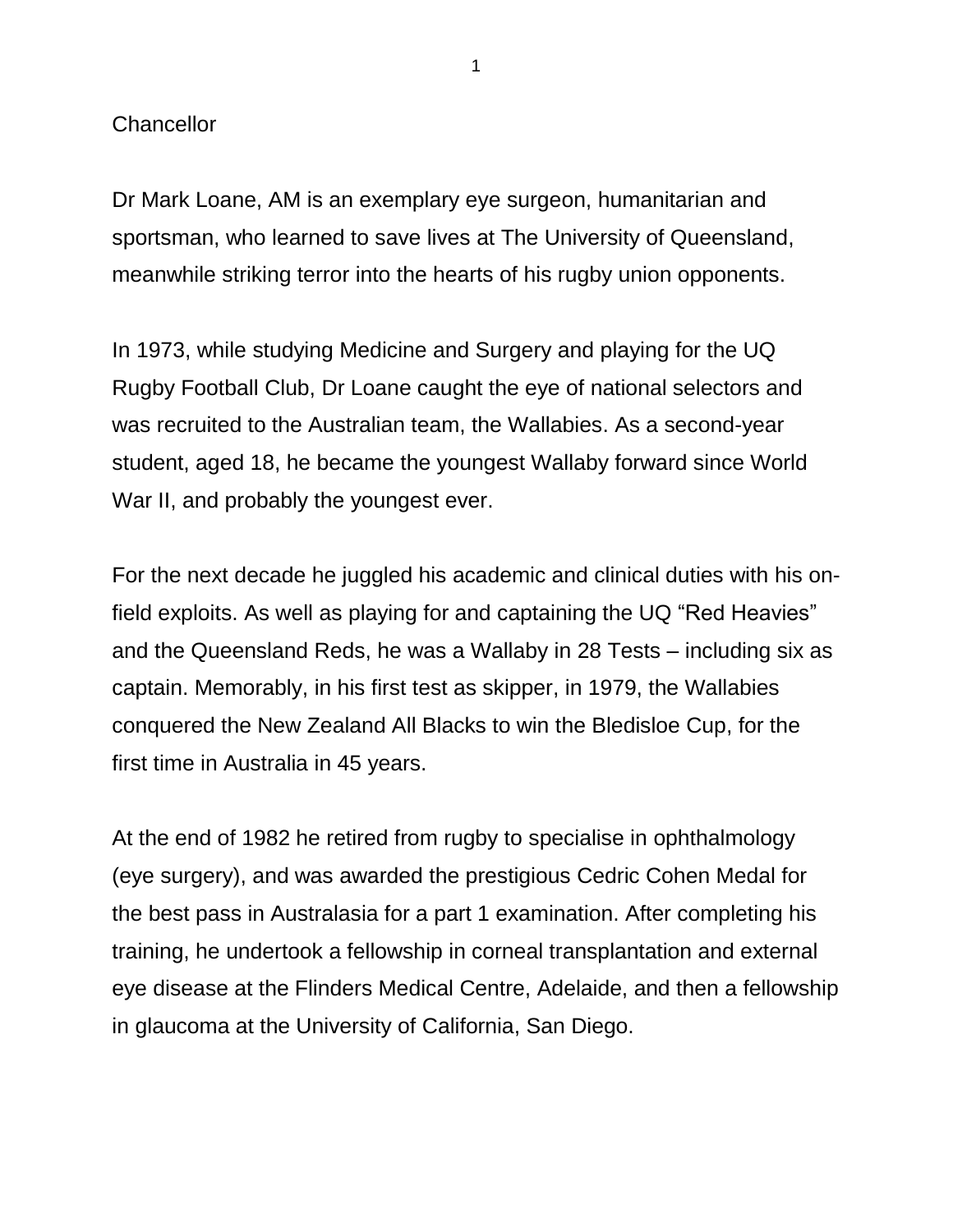He returned to private practice in Brisbane in 1990 and also began a habit which continues to this day – of servicing communities throughout remote Queensland. In 1999, convinced that people in isolated areas deserved the same standard of eye care as people in major First World cities, he founded the Cape York Eye Health Project. He heads a team of health professionals who provide eye health checks, glasses, specialist consultations, high quality eye surgery and laser treatments to the great majority of residents of sparsely-populated Cape York Peninsula.

The Cape York Health Project has become a paradigm for other remote area services in Australia, and it led to Dr Loane being appointed chair of a national Indigenous and remote eye health service for five years. It is for his service to Indigenous communities, in particular, that he was made a Member of the Order of Australia in 2011.

He has served the community through many other organisations, including Guide Dogs Queensland, and he continues to inspire and mentor young rugby players.

He was key to the inception of UQ's Mark Loane Medal, which provides an annual scholarship to an outstanding United States college player to visit UQ and be part of the UQ Rugby Academy for 10 weeks.

He has a long-standing presence in the Australian and Queensland Rugby Union Halls of Fame, and he now has a presence in the collection of the National Portrait Gallery in Canberra. A photograph commissioned with funds from philanthropist and arts patron Patrick Corrigan AM, shows him